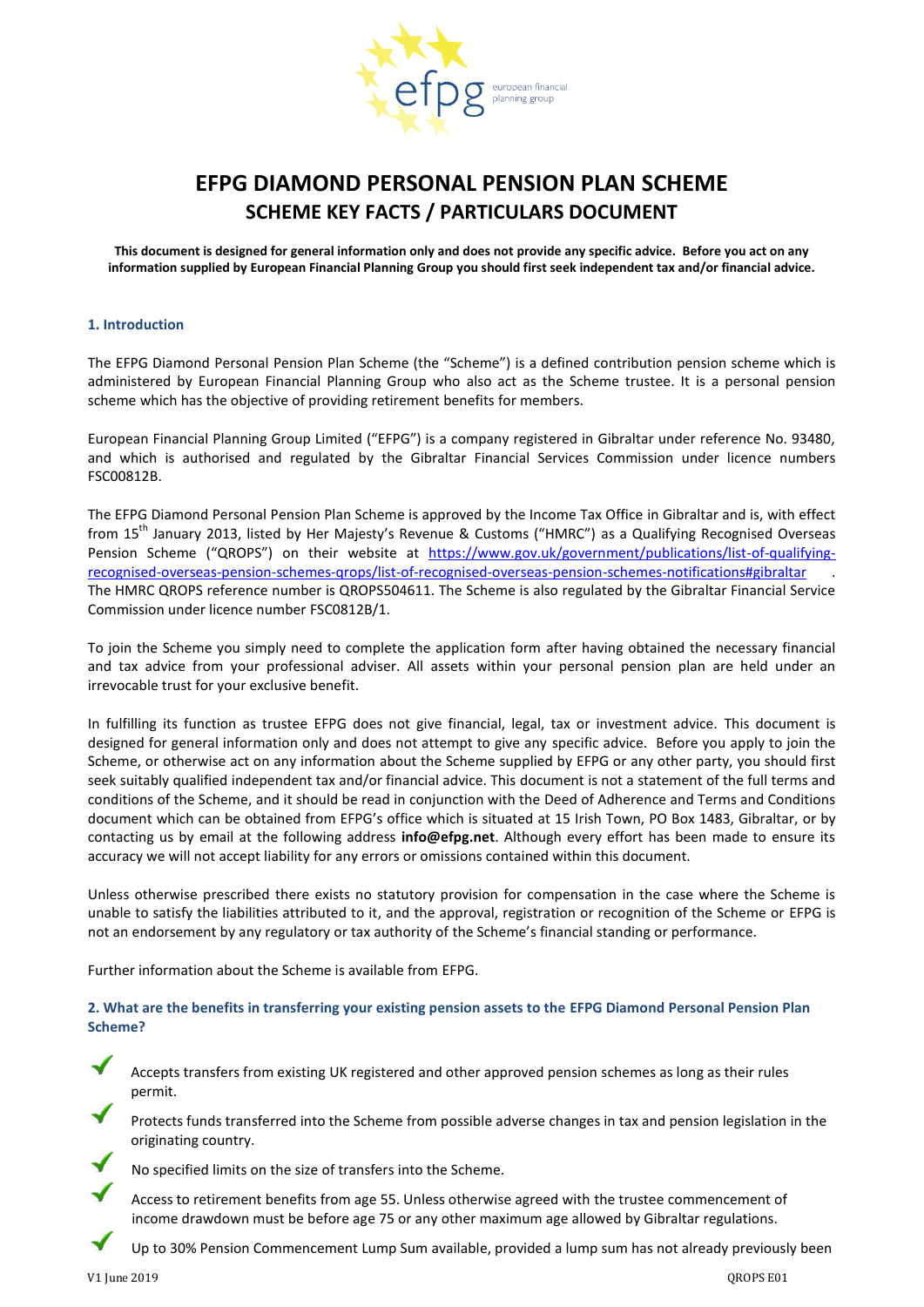withdrawn from transferred scheme benefits (25% for UK transfers where commencement starts before the member has been a non-UK tax resident for ten complete tax years).

On death, your nominated beneficiaries may receive the funds remaining in your Scheme. This can be free of UK Inheritance tax but it is dependent on beneficiary's personal circumstances. Initial planning and tax advice is recommended and should be sought.



There is no requirement to purchase an insurance annuity and various income options are available.

Depending on your country of tax residence potentially significantly lower rates of income tax payable on pension income.

Provides the opportunity to consolidate previous separate pension rights into one efficient arrangement for the future.

Provides the opportunity to denominate your pension scheme benefits in an alternative currency applicable to your new country of residence.

# **We recommend that clients take independent financial planning and tax advice with regard to their personal situation**

## **3. What can the Scheme invest in?**

Members or their nominated professional adviser can brief EFPG as to their investment preferences. The trustee must, however, always execute investments within the parameters of allowable investments, diversification and prudency as required by their regulators (the GFSC) and the Gibraltar Income Tax Office and in accordance with their duty of care. The final decision in respect to the permissibility and the overall weighting of investments within the Scheme rests with the trustee. EFPG does not accept responsibility for, or liability in respect of, the performance of any investments, or for liabilities associated with any investment.

The Gibraltar Tax Office may prohibit or impose restrictions and/or set conditions on certain types of investment. These include but are not limited to the following: the trustee must not engage in any transactions nor grant any loans from the Scheme to its members or connected persons. Scheme funds may be invested in residential property but only if it is in Gibraltar. Investments in unquoted shares must be subject to independent valuation, and all dealings must be at arms length and on commercial terms.

Examples of acceptable investments are:

- Quoted shares and other stock-market portfolios (unlisted stocks may be considered on a case by case basis)
- Quoted fixed-interest securities and other bonds
- Unit trusts, OEICs, offshore funds and other pooled funds
- Bank and building society accounts
- Insurance bonds

You may advise EFPG if you have a specific investment manager that you would like to appoint to manage the investments within your personal pension plan. The above is merely a summary, and your professional adviser will be able to provide a comprehensive list of acceptable and non-allowable investments.

#### **4. Who can apply?**

At the discretion of EFPG the Scheme is available to residents of any country who wish to transfer UK registered pension scheme benefits into the Scheme. The Scheme is suitable for individuals who have accrued UK pension rights but are no longer UK resident, e.g. British expatriates and foreign nationals who have worked in the UK and have accumulated UK pension funds.

#### **5. What are the potential risks?**

Pension transfers, once made, are normally irreversible. You should check carefully with your professional adviser that you are not giving up rights to guaranteed benefits or guaranteed increases in benefits upon transferring those pension benefits into the Scheme. Your existing provider may charge a fee for making the transfer. ALWAYS seek professional advice before making a pension transfer.

As with most financial products the value of investments can fall as well as rise and is not guaranteed. Some investments may take longer to sell than others, and the sale price may be lower than expected. Choosing to take income withdrawal may erode the capital value of your personal pension plan, especially at times when rates of investment return are poor or you are drawing high levels of income.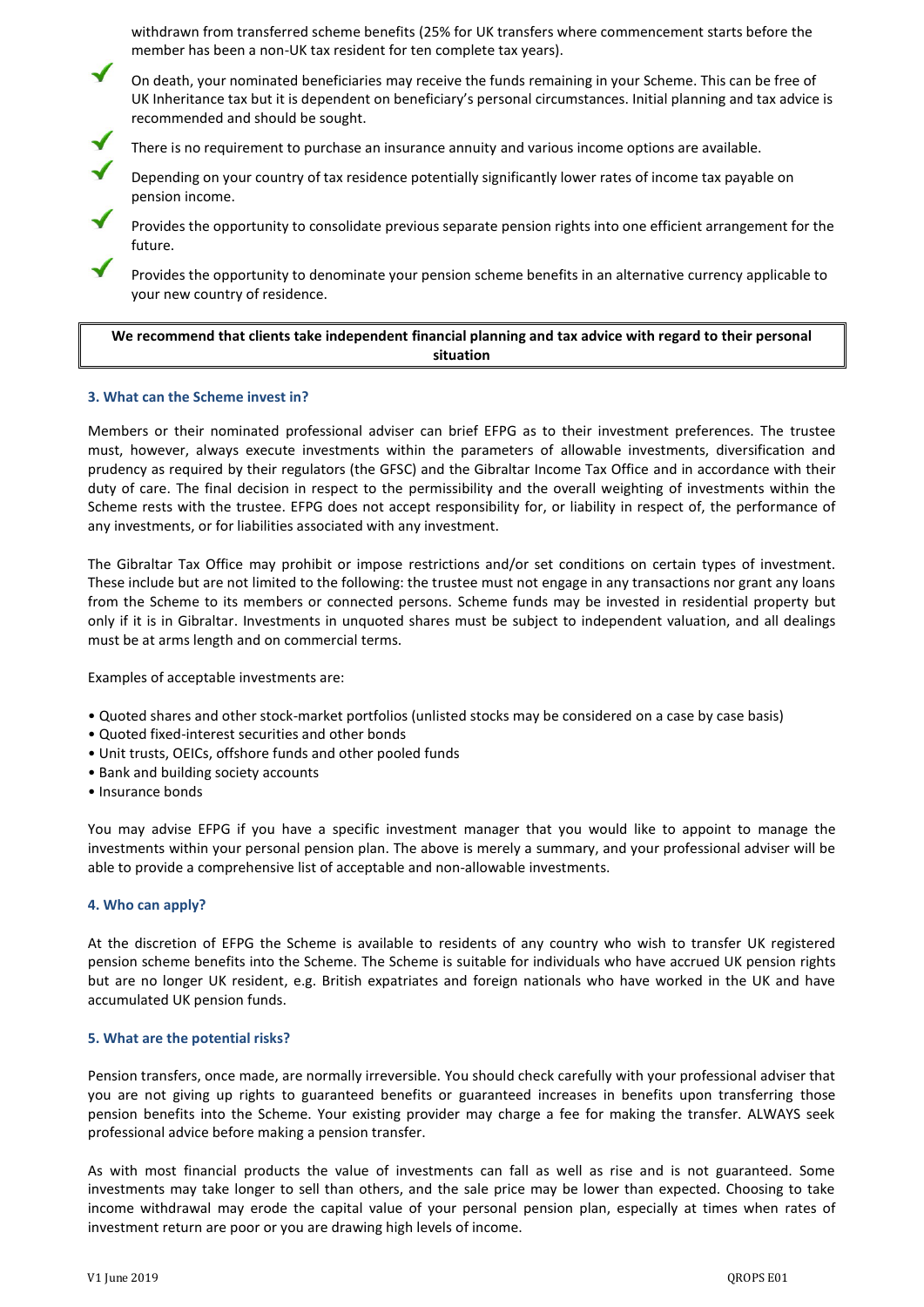Tax and pensions law and regulation can change in the future in any jurisdiction.

#### **6. Taxation**

Income payments made from the Scheme will be subject to a 2.5% non-reclaimable income tax deduction by the Gibraltar Tax Office, and the payments may also be subject to taxation according to the tax rules applicable in the country or countries in which you are tax resident. Please seek the advice of a tax professional in your country or intended country of residence on this matter before you agree to transfer benefits into the Scheme.

EFPG is required to report all payments or transfers made from the Scheme to the Gibraltar Commissioner of Income Tax.

If you have left the UK and have transferred UK registered pension scheme benefits into the Scheme then for at least the first 10 full tax years following non-residence in the UK there may be an element of dual compliance with UK and Gibraltar taxation rules. As of the 6<sup>th</sup> April 2017 all payments from a QROPS to a previously UK resident are reportable to HMRC for 10 years from the date of transfer into the QROPS. EFPG will do this on behalf of the Scheme.

Also from  $6^{th}$  April 2017 HMRC has imposed an overseas transfer charge of 25% on transfers to QROPS unless you are tax resident in the same jurisdiction as your QROPS arrangement or you are tax resident in an EEA jurisdiction and your QROPS arrangement is also domiciled in an EEA jurisdiction. If you were to change tax residency within the first 5 complete tax years since the commencement of your QROPS and in doing so breach the above, the transfer charge would be applied. Conversely, if you had paid the transfer charge at outset and subsequently within 5 years changed your tax residency to comply with the above conditions, the transfer charge would be reimbursed.

Where UK registered pension rights have been transferred into the Scheme, benefits must be taken in a form similar to that which would apply if they were payable from a UK registered pension scheme, otherwise HMRC penalty charges and sanctions may apply. Please be sure that you understand the implications of this, and if necessary clarify them with your professional adviser. There is no guarantee that the tax treatment of the Scheme, Gibraltar regulations, or the HMRC rules will remain unchanged. The taxation status of the Scheme is subject to change, and any such changes to the Scheme will be notified to the members within a reasonable timeframe.

## **7. What can I transfer into the Scheme?**

Subject to the agreement of the trustee, the trustee/administrator of the ceding scheme and the Gibraltar Tax Office, you can transfer into the Scheme assets from any UK registered pension scheme or another QROPS. You may also transfer into the Scheme assets held within a Gibraltar approved pension scheme, although it is essential that you take professional advice first since by doing so you could significantly reduce the amount of Pension Commencement Lump Sum that you may be entitled to take from such a scheme.

Where a transfer is made from a UK registered pension scheme the transferring scheme manager is obliged to report details of the transfer to HMRC within 60 days of the date of transfer using HMRC form APSS263.

If you have a Defined Benefit UK pension that has a transfer value superior to £30,000 then you would be required to demonstrate to the transferring Scheme Trustees that you have received appropriate regulated UK advice regarding the proposed transfer.

#### **8. What benefits can I receive?**

There is no requirement in Gibraltar to purchase an annuity at retirement, although you can instruct EFPG to purchase one on your behalf should you so wish.

After you decide to take a Pension Commencement Lump Sum the residual fund value can go into what is known as income drawdown or withdrawal of funds. This will allow you to then draw an ongoing income from the remaining fund within prescribed limits.

You must commence the drawdown on or before age 75 or any other maximum age as prescribed by Gibraltar regulations. You can choose to have a Pension Commencement Lump Sum which may be up to 30% of your transferred funds and/or a regular income as previously detailed.

#### **9. Why should I transfer my pension from the UK?**

Following legislative changes in 2006, it is now possible for UK registered pension rights to be transferred to a QROPS in a wide number of jurisdictions. As a result of these changes individuals are able to consolidate their pension rights, continue to save for their retirement, and potentially take advantage of more flexible, convenient and tax advantageous local pension regimes. Advantages of transferring to a QROPS include: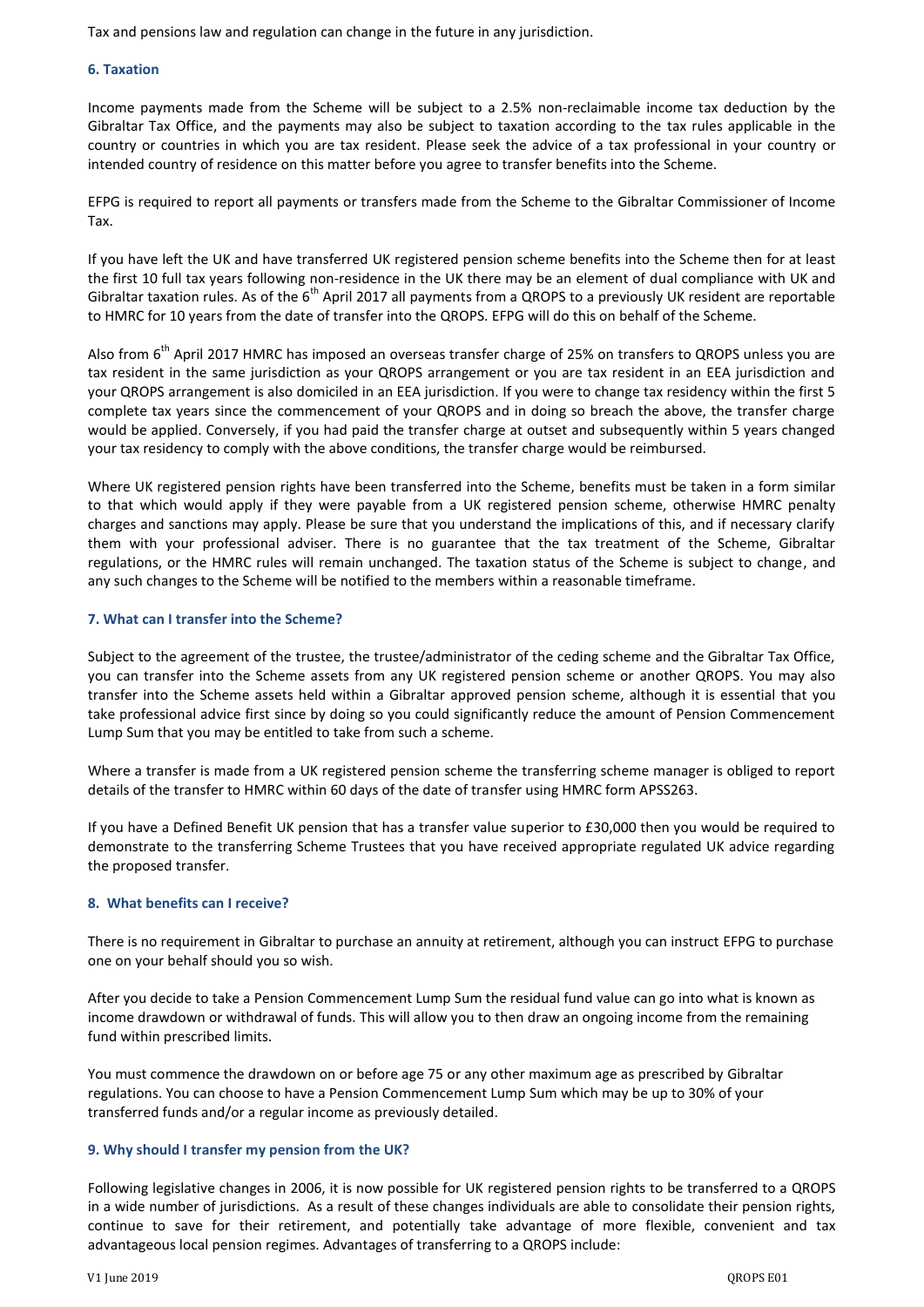No requirement to purchase an annuity.

The potential to take up to 30% as Pension Commencement Lump Sum (provided it has not already been taken).

Tax efficient income withdrawal.

Significant benefits upon death for your estate.

# **10. What happens in the event of my death?**

EFPG will take into account the nominated beneficiaries detailed on your application form or in any subsequent letter of wishes. Upon the death of a member the trustee will determine who will receive the benefits, and the form of those benefits.

In the event of death a lump sum payment may be provided for a spouse and/or dependent, or provision may be made for the payment of a pension income. Recipients of any such benefits are responsible for their own taxes payable in the country of their residence at the time of receipt.

Following your death EFPG is obliged to report all sums which originated from a UK registered pension scheme to HMRC if death occurs within 10 years of the transfer of registered scheme benefits into a QROPS or if you have become UK tax resident, or you have been UK tax resident at any time in the preceding 10 UK tax years.

If you have not purchased an annuity by the time of your death there may be funds left within your Scheme which EFPG may be able to pass on to your nominated beneficiaries. There is no tax charge payable in Gibraltar should EFPG make disbursements of this nature upon your death after the qualifying period. This may be significantly advantageous compared to the tax rates otherwise payable. As previously stated, all recipients of any benefit are responsible for their own taxes payable in their country of residence at the time of receipt, and professional advice should be taken on this matter before transfer of funds into the Scheme.

# **11. Does the Scheme or EFPG provide investment or tax advice?**

European Financial Planning Group Ltd does not offer financial, tax or investment advice. If financial advice is required we offer these services through Effective Financial Planning Group as a member of Nexus Global, representatives of BFMI. BFMI is licensed and regulated by the Gibraltar Financial Services Commission (FSC) and bound by the rules under the License numbers FSC00805B and FSC1122MIF.

In practice the Trustee would anticipate that clients will have already appointed their own independent professional adviser.

# **12**. **What is a Benefit Crystallisation Event?**

A benefit crystallisation event (BCE) occurs when you receive a benefit from your pension fund, for example when you take benefits upon retirement. The payment of a transfer value to a qualifying recognised overseas pension scheme is also classed as a BCE. Each time a BCE happens the total pension funds you take (or 'crystallise') are required to be tested against your lifetime allowance (LTA). This test is generally carried out by EFPG, and the HMRC reporting framework has been designed to accommodate this issue.

The LTA is not in itself a limit; benefits above the allowance can be paid but the excess will then be subject to an LTA charge in the form of an additional tax charge levied on funds withdrawn as an excess income or lump sum. Please seek professional advice to check the relevant rates involved which may vary.

# **13. What is the UK Lifetime Allowance?**

For the UK tax year 2019/2020 the UK Lifetime Allowance ("LTA") was £1.05m. For the UK tax year 2018/2019 the UK Lifetime Allowance ("LTA") was £1.03m. For the UK tax year 2017/2018 the UK Lifetime Allowance ("LTA") was £1.0m. For the UK Tax year 2016/2017 the Uk Lifetime Allowance ("LTA") was £1.25m.

# **14. Fees and Charges**

The Scheme initial/set up fee and annual fee will be levied directly against your Scheme funds. These fees are made to allow us to properly administer your Scheme and reflect our duties and responsibilities as trustee. Please review these fees in conjunction with your professional adviser before transfer.